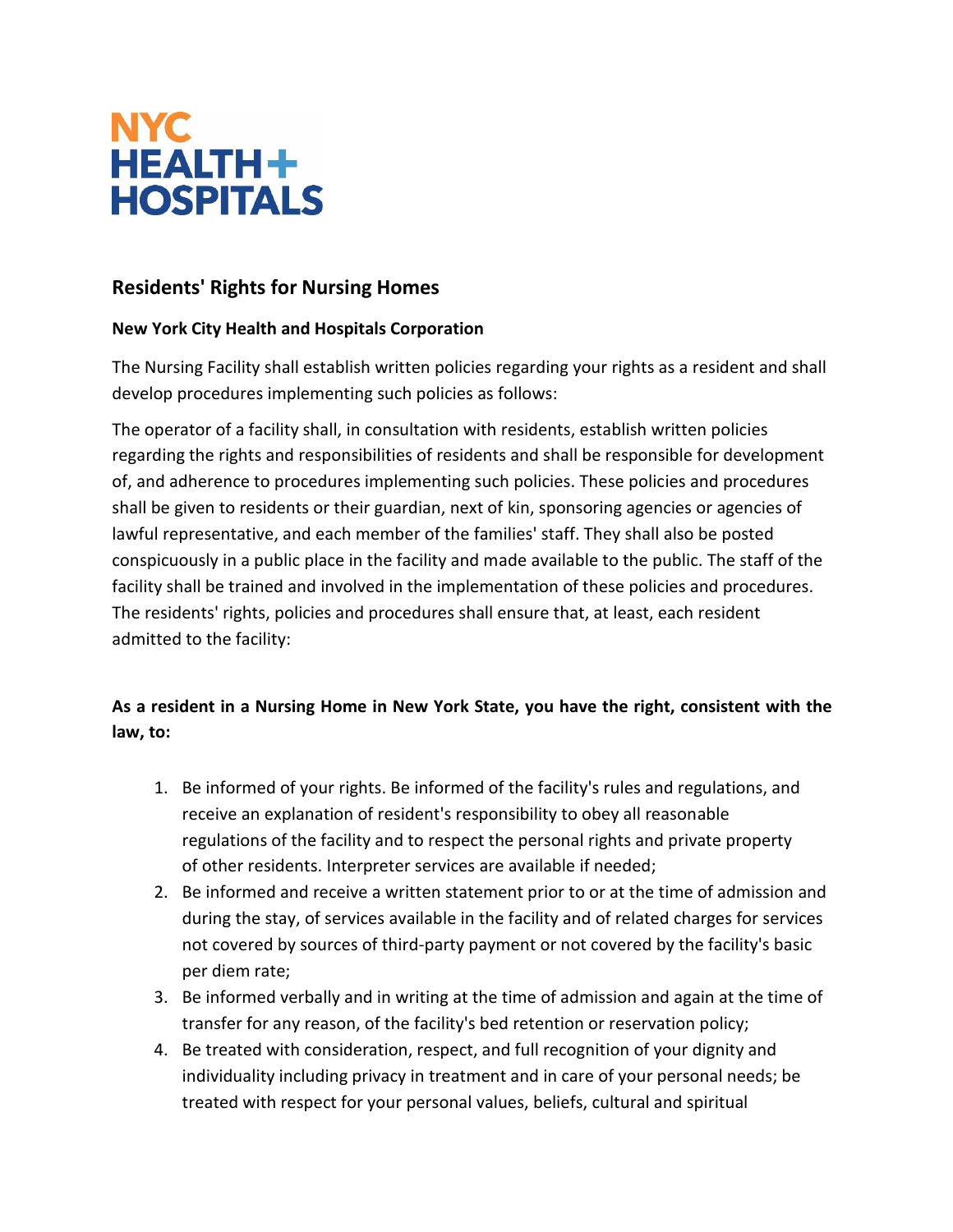preferences, and life-long patterns of living;

- 5. Be assured of adequate and appropriate medical care; be fully informed, by a physician, of your medical condition unless medically contraindicated (as documented by a physician, in your medical record); be given the name, address and telephone number of the physician in charge of the case and be afforded the opportunity to participate in the care plan and proposed treatment; to refuse to participate in experimental research, and to refuse medication and treatment after being fully informed of and understanding the consequences of such actions;
- 6. Be transferred or discharged only for medical reasons, or for your welfare or that of other residents or for non-payment for your stay (except as prohibited by sources of third-party payment), and be given reasonable advance notice to ensure orderly transfer or discharge, and be (as is your representative) provided with an interpretation of the content of your medical records by a physician of your choosing in instances where adverse utilization review continued stay decision are pending, and such actions are documented in your medical record;
- 7. Appropriate assessment and management of pain. Care will be rendered in a manner which will provide you with optimal comfort and dignity, which includes appropriate and aggressive management of pain and treating responsive symptoms as desired by you or your surrogate. The care will be provided with sensitivity to you and your family's psycho-social and spiritual concerns;
- 8. Receive all the information that you need to give informed consent for any proposed procedure or treatment, including the possible risks and benefits;
- 9. Formulate advance directives. The Nursing Home will honor your directives within the limits of the law and its mission, philosophy and capabilities;
- 10. Be encouraged and assisted, throughout your period of stay, to exercise your rights as a resident and as a citizen, and to this end may voice grievances; have a right of action for damages or other relief for deprivations or infringements of your right to adequate and proper treatment and care established by any applicable statute, rule, regulation or contract, and to recommend changes in policies and services to facility staff and/or to outside representatives of your choice, free from restraint, interference, coercion, discrimination or reprisal;
- 11. Participate in established residents' council;
- 12. Be informed of both the facility's and New York State Department of Health complaint procedures verbally and in writing, and be provided with the name, address and telephone number of the office established by the Department of Health to receive complaints and of the State Office for the Aging Ombudsman Program;
- 13. Manage your personal financial affairs, or be provided with at least a quarterly accounting of financial transactions made on your behalf should the facility accept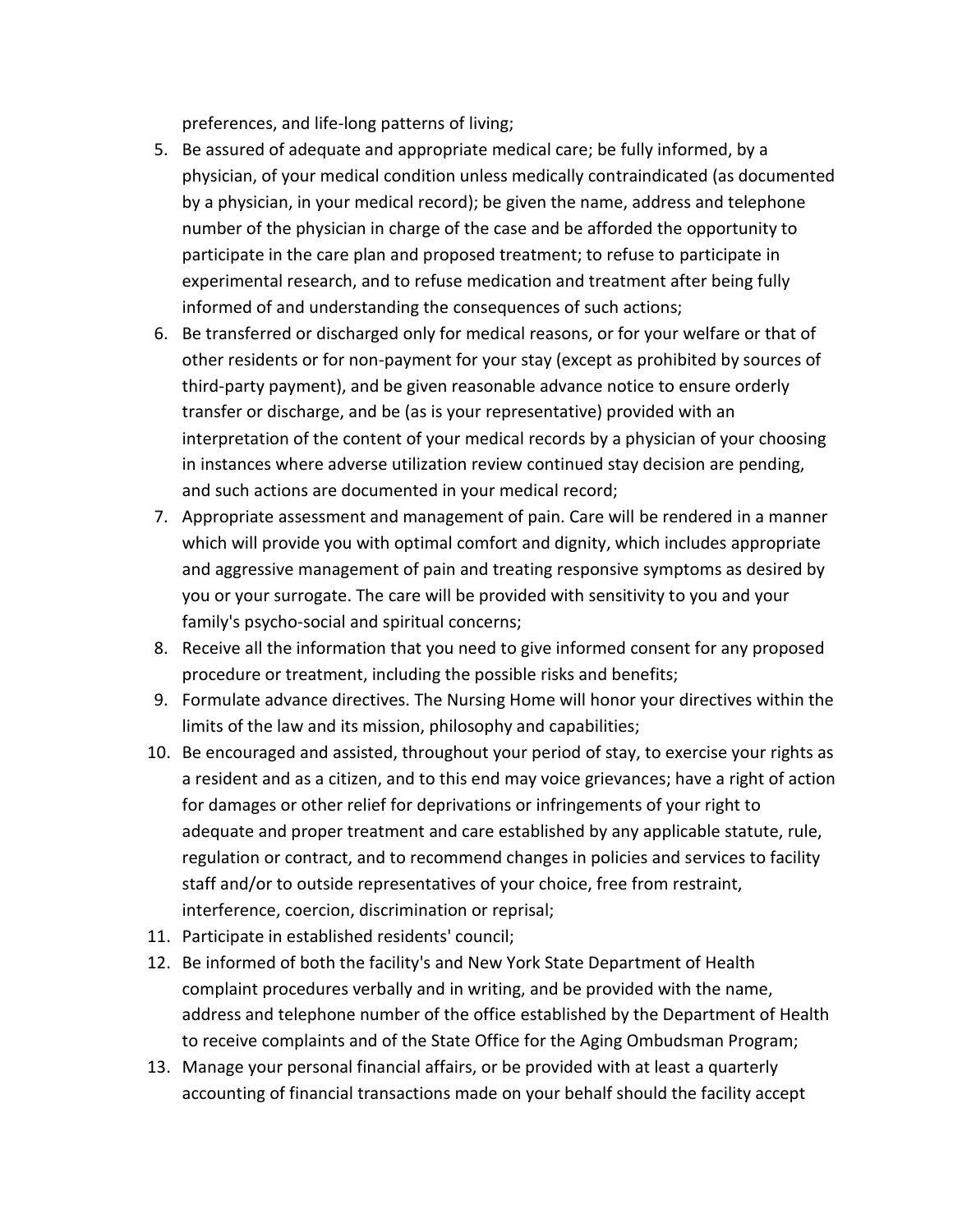your written delegation of this responsibility to the facility for any period of time in conformance with State Law;

- 14. Be free from mental and physical abuse and free from chemical and physical restraints except those restraints authorized in writing by a physician for a specified and limited period of time or when necessary to protect you from injury to self or to others; or as are necessitated by an emergency, in which case the restraint may only be applied by a licensed nurse who shall set forth in writing the circumstances requiring the use of restraint, and in the case of use of a chemical restraint a physician shall be consulted within 24 hours;
- 15. Be assured of your privacy, safety, security in storing personal possessions, and confidential treatment of your personal and medical records. You may approve or refuse the release your medical records to any individual outside the facility, except in the case of your transfer to another health care institution, or as required by law or third-party payment contract;
- 16. Not be required to perform services for the facility that are not included for therapeutic purposes in your plan of care;
- 17. To associate and communicate privately with persons of your choice; to join with other residents or individuals within or outside of the facility to work on improvements in resident care, and send and receive your personal mail unopened, unless medically contraindicated (as documented by his/her physician, in his/her medical report);
- 18. Meet with, and participate in activities of social, religious and community groups at your discretion, unless medically contraindicated (as documented by his/her physician, in your medical report);
- 19. Be informed of the facility's visiting hours, policies and the rights and responsibilities of visitors;
- 20. Retain and use your personal clothing and possessions as space permits, unless to do so would infringe upon the rights of other residents, or unless medically contraindicated (as documented by your medical report);
- 21. If married, be assured of privacy for visits by your spouse; if both are residents in the facility, be permitted to share a room, unless medically contraindicated (as documented by the attending physician, in the medical record);
- 22. Assured of exercising your civil and religious liberties, including the right to independent personal decisions and knowledge of available choices shall not be infringed upon and the facility shall encourage and assist in the fullest possible exercise of these rights;
- 23. Be assured of the right to receive, upon request, kosher food or food products prepared in accordance with the Hebrew orthodox religious requirements if you as a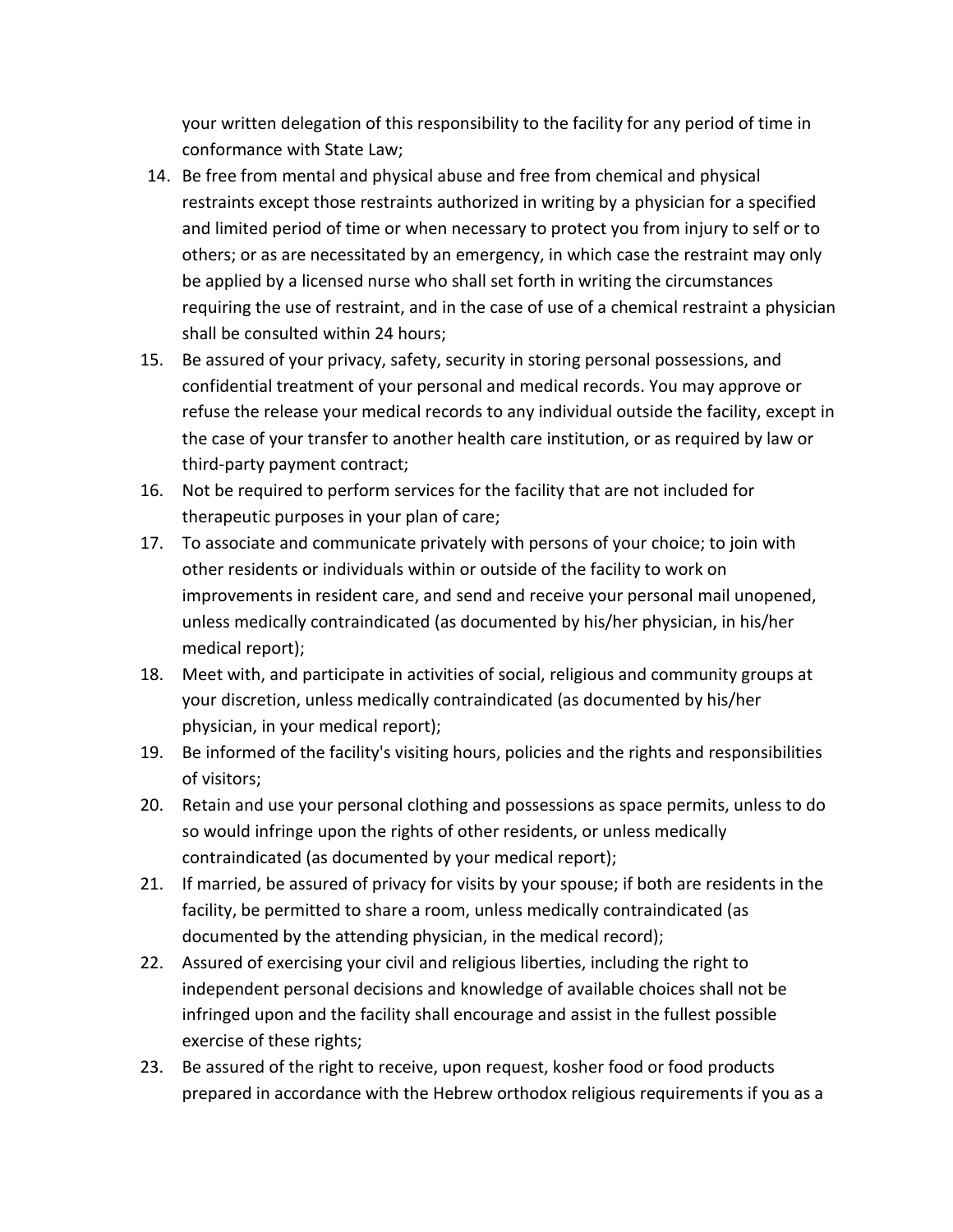matter of religious belief, desire to observe Jewish dietary laws;

- 24. Upon request by you and/or your designated representative, be informed of your specific assignment to a patient classification category as contained in Appendix 13-A entitled "Patient Categories and Case Mix Indices Under Resources Utilization Group (RUG II) Classification System";
- 25. Address and accommodate communication and mobility needs;
- 26. Involve the designated surrogate decision maker during your stay at the facility at your request. The surrogate decision make may be a family, friend, same sex partner, and/or significant other.
- 27. Have a family member, friend, or others for emotional support; this person may or may not be the residents surrogate decision maker or legal authorized representative.
- 28. Receive treatment without discrimination as to age, race, culture, language, physical or mental disability, socioeconomic status, sex, sexual orientation, gender identity or expression.

## **When you need us to listen**

We want you to feel comfortable and secure during your stay with us.

Our staff is here to assist you with any concerns that you may have. We offer services that go beyond your medical care. If you or your family have problems that require other services, our social workers can help you and provide referrals.

If you or your family has a problem with your medical treatment or anything else that may arise out of your stay with us, we have Patient Representatives at the offices noted below.

### P**atient Relations**

Coler: (646) 686-0963 Henry J. Carter: (646) 686-0963 Gouverneur: (212) 441-5017 Dr. Susan Smith McKinney: (718) 245-7418 Sea View: (718) 317-3621

### **Complaints may also be referred to offices listed below:**

*New York State Department of Health DRS/SNHCP* Mailstop: CA/LTC Empire State Plaza Albany, New York 12237 Hotline: 1 (888) 201-4563 Long Term Care Ombudsman Program New York State Office for the Aging Telephone: (800) 342-9871 NYC Telephone: (212) 962-2720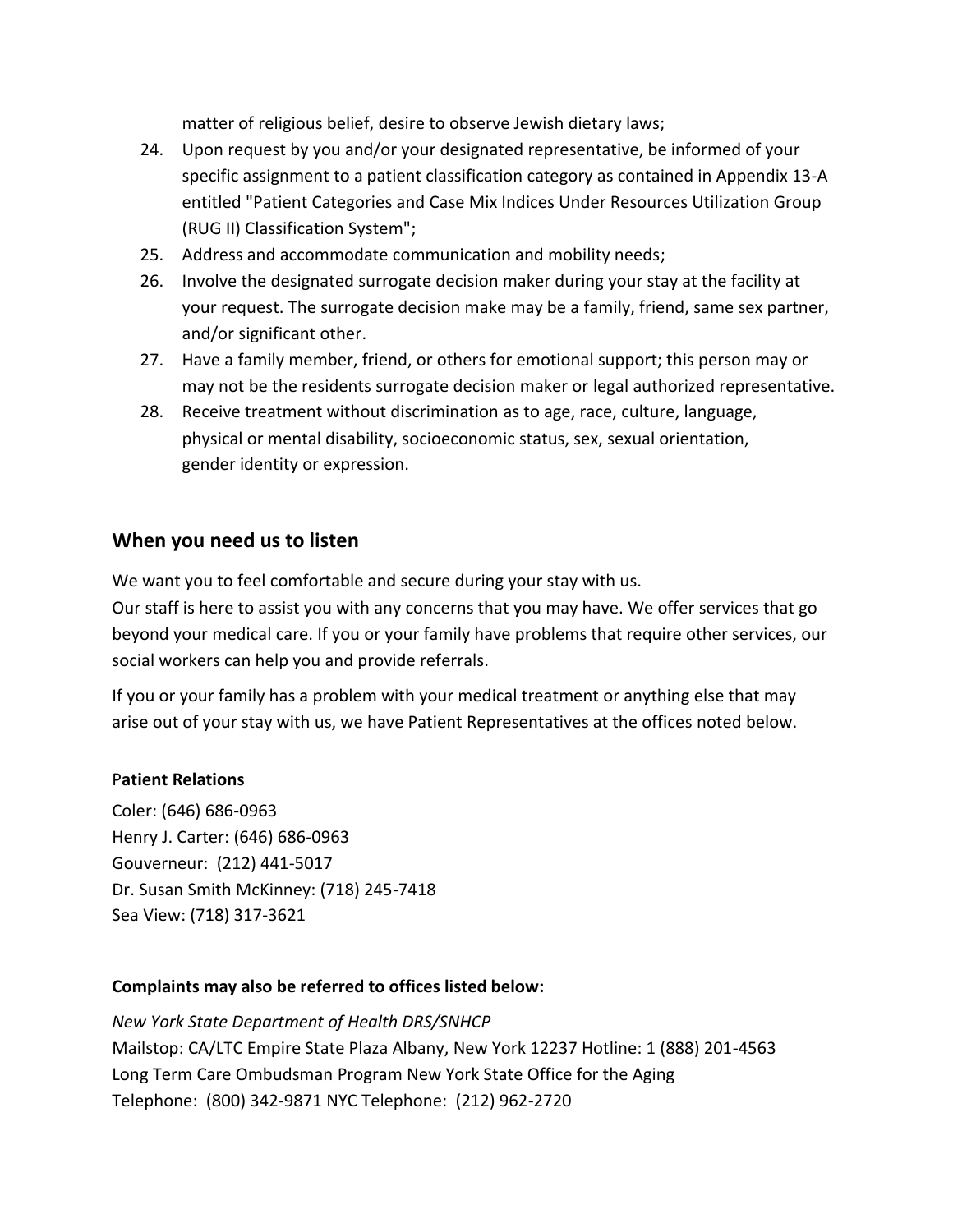*Joint Commission* Telephone: 1 (800) 994-6610

Public Health Law (PHL) 2803(c) Resident's Rights, 10NYCRR, 415.3

# **Residents' Responsibilities**

### **A. Providing information:**

- 1. Residents will provide physician and hospital personnel with accurate and complete information relating to present complaints, past illnesses, hospitalizations, medications and other matters relating to his or her health, to the best of his/her knowledge.
- 2. Residents will immediately inform the physician and hospital personnel of any treatments being received outside of the facility while they are admitted here. Residents will execute a release authorizing the facility to obtain medical information on such treatment to ensure that the dual courses of treatment do not pose a danger to the patient/resident.
- 3. Residents are responsible for reporting perceived risks in their care and any unexpected changes in the resident's condition.
- 4. Residents will notify physician and nurse of any complaints of pain, participate with care givers in the assessment of pain and in developing a pain management plan. Residents will inform physicians and nurses if pain is not relieved and if they have any concerns about taking pain medications.
- 5. Residents will, if capable, make their needs known to staff members assigned to their care.

### **B. Asking questions:**

1. Residents are responsible for asking questions when they do not understand what they have been told about their care.

### **C. Following instructions:**

- 1. Residents and families are responsible for following the care, service, or treatment plan developed and attending clinic appointments as scheduled.
- 2. Residents should express any concerns they have about their ability to follow and comply with the proposed care plan. Every effort is made to adapt the plan to the resident's specific needs and limitations. When such adaptations to the treatment plan are not recommended, the patient and family are responsible for understanding the consequences of the treatment alternatives and not following the proposed course.